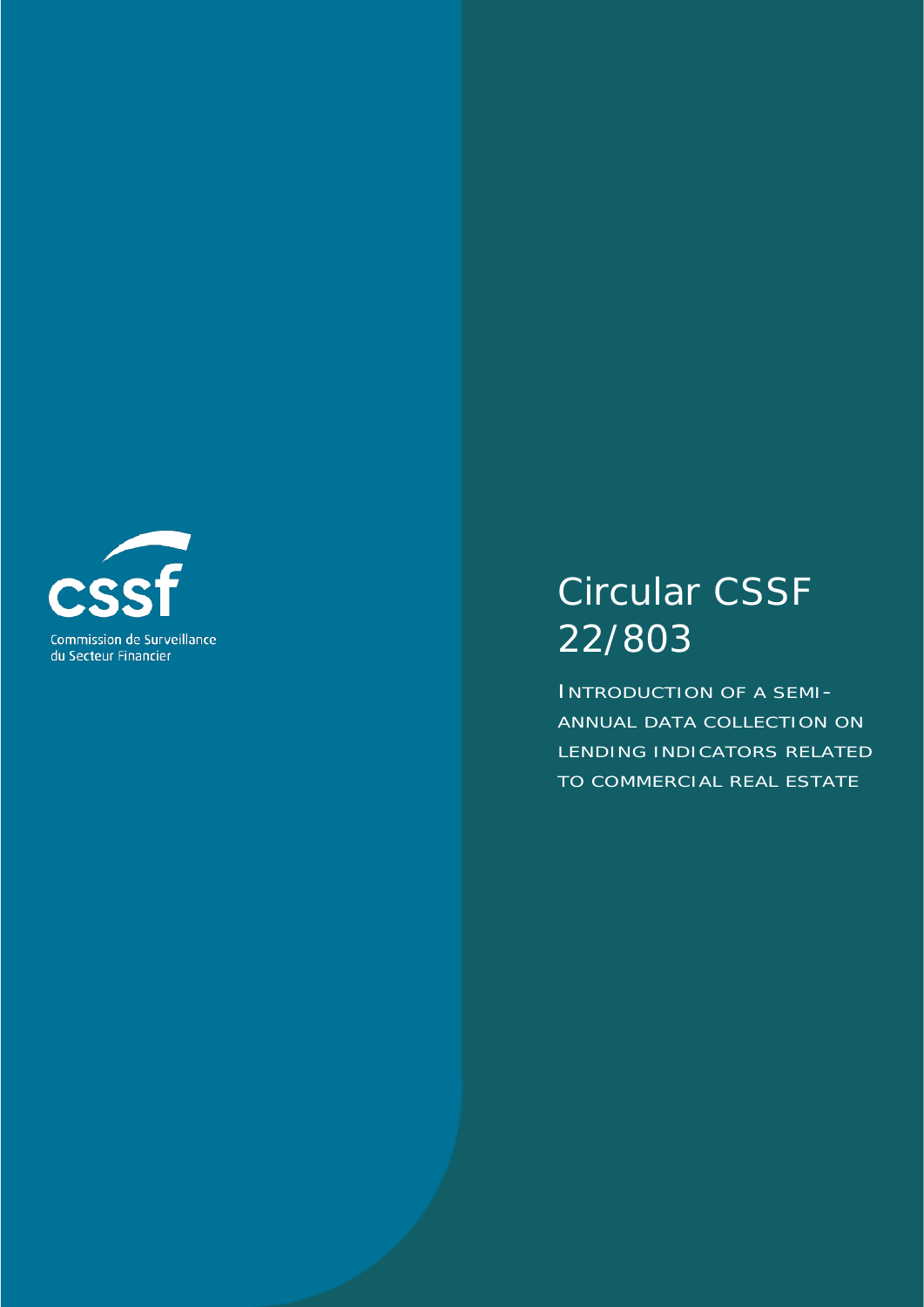

# **Circular CSSF 22/803**

**Re**: Introduction of a semi-annual data collection on lending indicators related to commercial real estate

Ladies and Gentlemen,

Luxembourg, 18 March 2022

**To all credit institutions and to all branches of EU and non-EU credit institutions, granting commercial real estate loans (hereinafter "lenders")**

Following-up on the [Recommendation of the European Systemic Risk Board of](https://www.esrb.europa.eu/pub/pdf/recommendations/esrb.recommendation190819_ESRB_2019-3%7E6690e1fbd3.en.pdf?48da91d8667998515d07d81c45ae7279)  21 [March 2019 amending Recommendation ESRB/2016/14 on closing real](https://www.esrb.europa.eu/pub/pdf/recommendations/esrb.recommendation190819_ESRB_2019-3%7E6690e1fbd3.en.pdf?48da91d8667998515d07d81c45ae7279)  [estate data gaps \(ESRB/2019/3\),](https://www.esrb.europa.eu/pub/pdf/recommendations/esrb.recommendation190819_ESRB_2019-3%7E6690e1fbd3.en.pdf?48da91d8667998515d07d81c45ae7279) the CSSF, as the national designated authority, aims at introducing a semi-annual data collection on lending indicators related to commercial real estate in Luxembourg.

The collection of data and indicators will help identifying the build-up of systemic risks and assessing the potential need for macroprudential intervention. Granular and consistent data are necessary to capture market developments and to analyse systemic risks adequately.

The circular introduces the definitions of these indicators, which are collected via a dedicated template available on the CSSF website.

#### **Key information**

| Addressee                 | To all credit institutions and to all branches of EU and non-<br>EU credit institutions, granting commercial real estate loans                                                        |
|---------------------------|---------------------------------------------------------------------------------------------------------------------------------------------------------------------------------------|
| <b>Scope</b>              | Loans aimed at acquiring a CRE property or secured by a<br>CRE property                                                                                                               |
| Reporting<br>threshold    | EUR 250 million, based on FINREP at the lowest solo level,<br>Table 18, row 0140, column 010; to be computed in the<br>month of December of the year preceding the submission<br>date |
| Frequency                 | Semi-annual                                                                                                                                                                           |
| <b>Submission</b><br>date | 15 April and 15 October of each year                                                                                                                                                  |
| Template                  | Available on CSSF website                                                                                                                                                             |
| Contact                   | macropru@cssf.lu                                                                                                                                                                      |

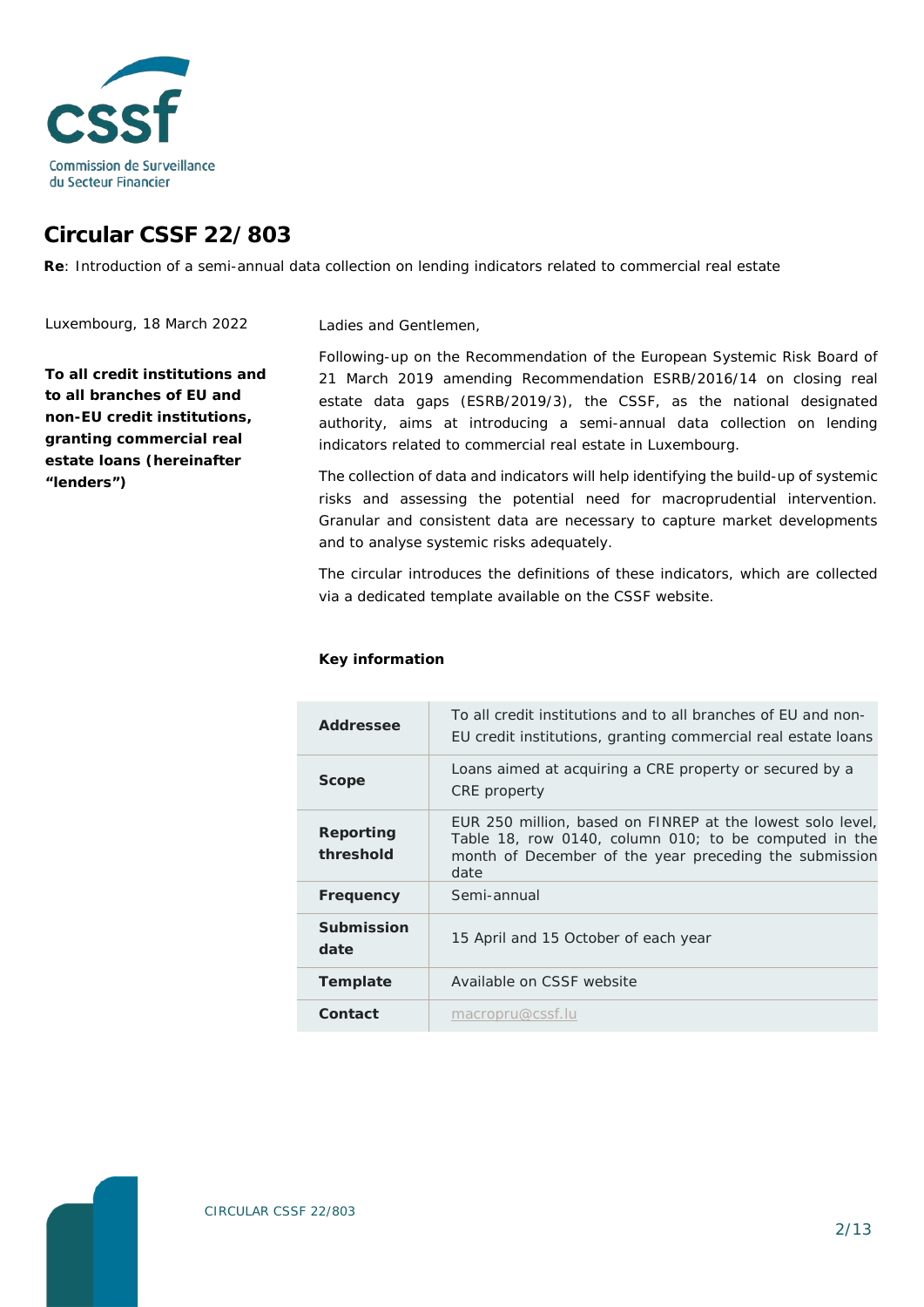

# **1. Scope and definitions**

Lenders are required to report the information requested in the template. The template is composed of six sheets:

- 1. A cover page, which asks for general information about the reporting institution;
- 2. A sheet describing the scope, to guide reporting institutions filling in the template;
- 3. A sheet on data related to the stock of existing CRE loans, non-performing loans (NPLs) and loan loss provisions (LLPs);
- 4. A sheet on data related to lending indicators on the stock of existing CRE loans;
- 5. A sheet on data related to the new production of CRE loans, NPLs and LLPs;
- 6. A sheet on data related to lending indicators on the new production of CRE loans;

Lenders are required to report the information at the lowest solo level of consolidation (i.e. reporting on an individual level, excluding the foreign branches).

### **1.1 CRE loans, non-performing loans and loan loss provisions**

CRE loans are defined as loans aimed at acquiring a CRE property (or set of CRE properties) or secured by a CRE property (or set of CRE properties). This definition is composed of two scopes, referred to as "scope 1" and "scope 2":

#### - **Scope 1: loans with a CRE purpose**

Scope 1 includes loans extended to a legal entity aimed at:

(i) acquiring income-producing real estate (or a set of properties defined as income-producing real estate), either existing or under development, or

(ii) acquiring real estate used by the owners of the property for conducting their business, purpose or activity (or a set of such properties), either existing or under construction.

#### **- Scope 2: loans with a CRE collateral**

Scope 2 includes loans extended to a legal entity secured by a commercial real estate property (or set of commercial real estate properties).

In this framework, lenders are asked to report the requested information in the various sheets according to these two scopes.

For stock data, lenders should provide information on existing CRE loans, NPLs and LLPs, as at the end of the reporting period, while flow data are defined as all new production of loans, NPLs or LLPs, over the 6-month reporting period for the entire existing CRE portfolio.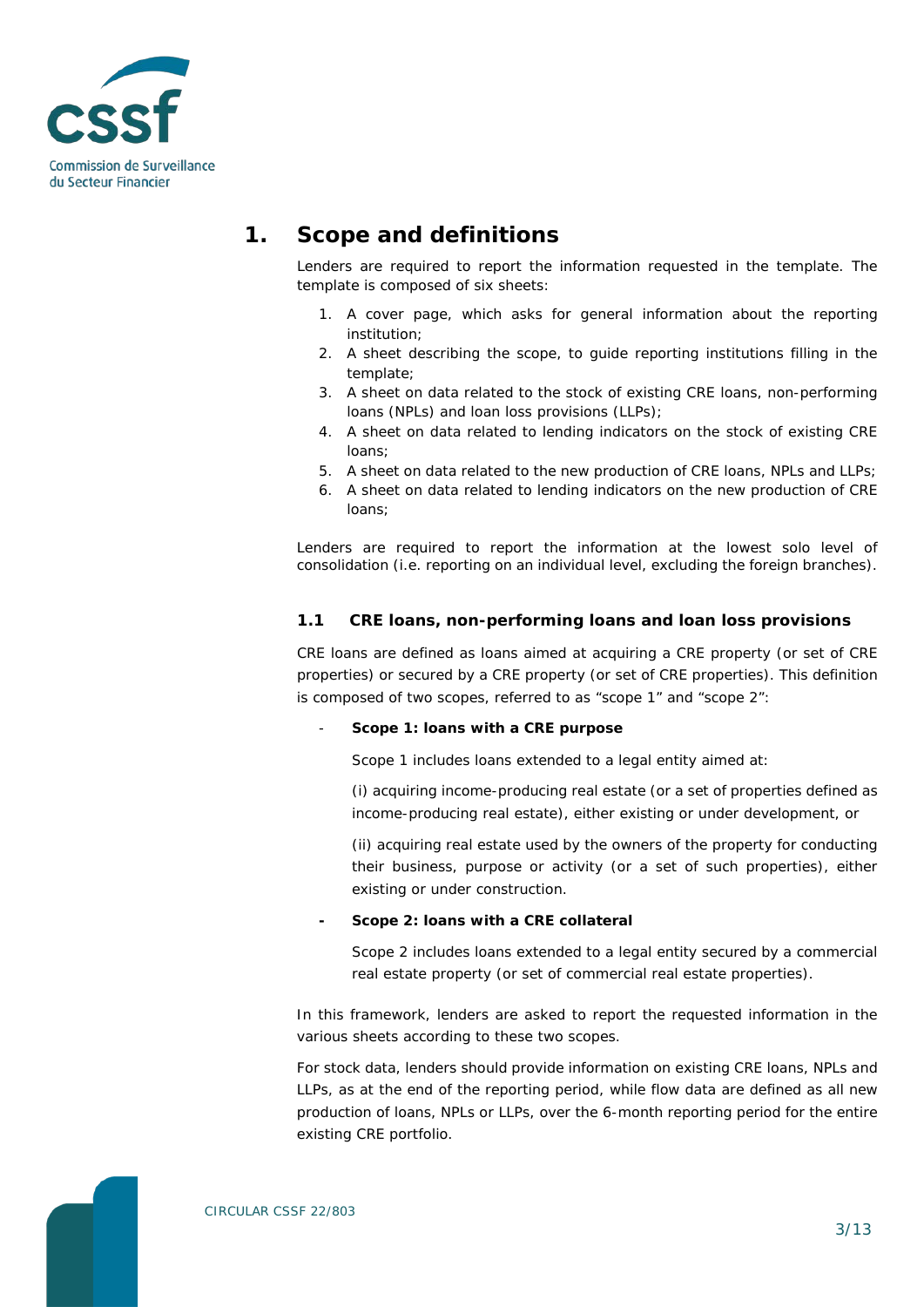

Loans should be measured by the granted amount of each loan or tranche. The granted amount is the loan amount offered by the lender to the borrower as per contractual provisions and signed by the stakeholders concerned. Borrowers may have received one or more loan offers from different lenders but a contract becomes binding only upon signature by the borrower. The amount referred to in the signed contract should be reported by the lender as the granted loan amount.

Renegotiated loans should be included in the new production if the lender considers them as new loans. However, in the particular case where the lender took over an existing loan from another lender, the repurchased loan must be considered as a new loan.

In line with the FINREP definition, non-performing loans are defined as any credit exposure that satisfies either or both of the following criteria: (a) material exposure that are more than 90 days past-due; (b) the debtor is assessed as unlikely to pay its credit obligations in full without realisation of collateral, regardless of the existence of any past-due amount or of the number of days past due.

Loan loss provisions refer to the total amount of provisions made on loan portfolios to account for potential future credit losses. The provisions refer to all stages of the IFRS 9 framework.

The acquired CRE property or the CRE property used as a collateral can be located either in Luxembourg or abroad.

# **1.2 CRE purpose**

In the context of scope 1, the template asks lenders to classify their CRE lending by purpose. These different purposes are:

- loans for acquiring property held by owners for the purpose of conducting their business, purpose or activity, either existing or under construction;
- loans for acquiring existing rental housing:
- loans for acquiring existing income-producing real estate (other than rental housing);
- loans for acquiring CRE property under development; and
- loans for acquiring existing property held specifically for social housing.

Rental housing is defined as any real estate which is owned by legal entities primarily for letting to tenants<sup>1</sup>.

<span id="page-3-0"></span>*<sup>1</sup> For cases where the loan for letting purposes is asked by a natural person, the loan should be reported in the template referred to in the [Circular CSSF 21/772.](https://www.cssf.lu/fr/Document/circulaire-cssf-18-703/)*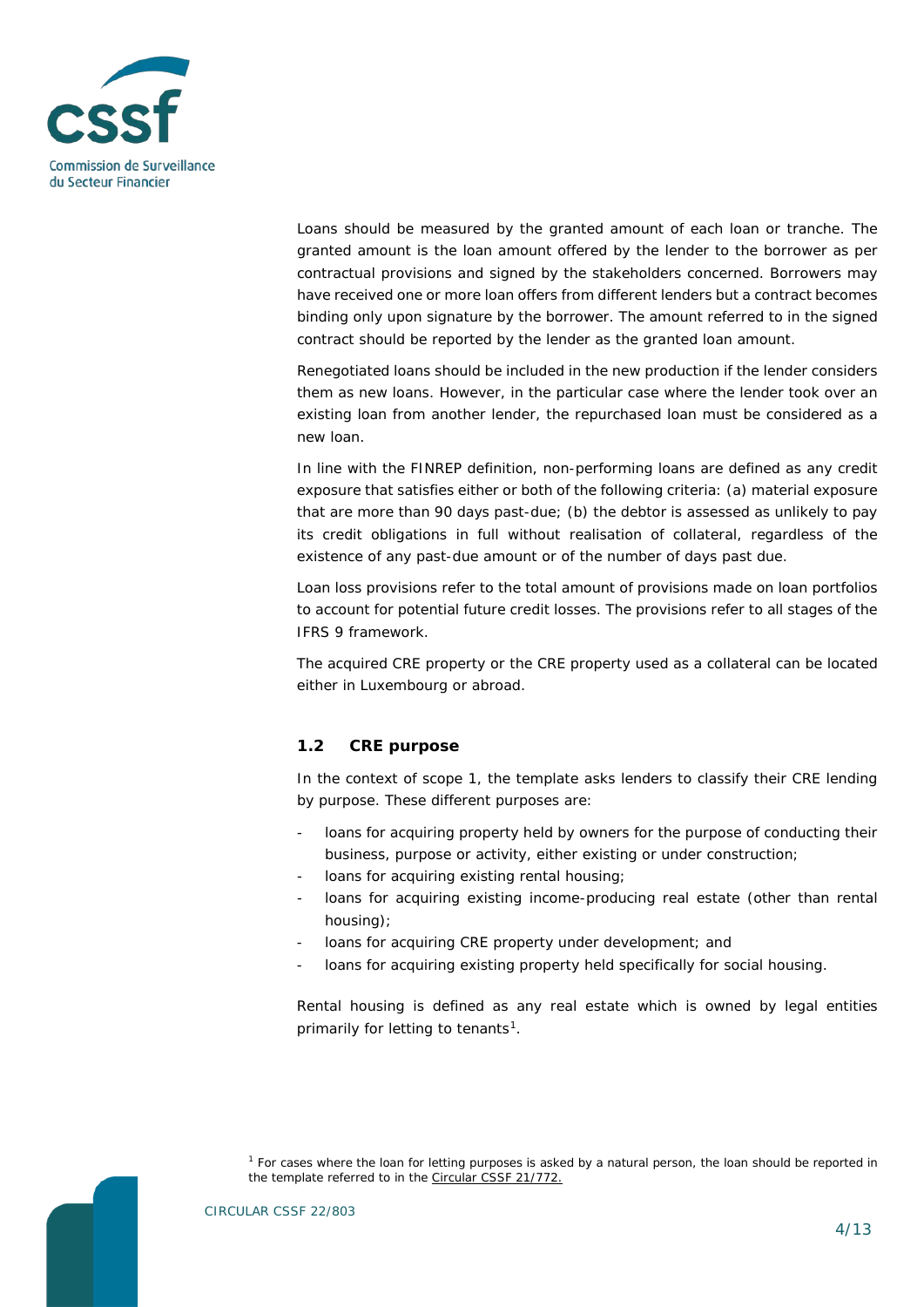

Income-producing real estate means all immovable properties with income generated by their rents or profits from their sale.

Property under development encompasses all property under construction and intended to provide, upon completion, an income to its owner in the form of rents or profits from its sale. It does not include buildings being demolished or sites being cleared for possible development in the future.

A property is considered as social housing when its transaction value or the rent applied to tenants in such a property is directly influenced by a public body, which results in rents being lower than those observed in the current market. For the purpose of this data collection, loans granted for acquiring property held for social housing refer to exposures towards one or several of the following entities:

- Fonds du Logement;
- Société Nationale des Habitations à Bon Marché ;
- Agence immobilière sociale Fondation pour l'accès au logement ;
- Communes and syndicats de commune ; and
- Non-profit organisations, foundations, funds for the management of religious buildings, religious communities having concluded an agreement with the government, civil hospices or social offices wishing to set up a subsidized housing project for rental purpose;

with the additional condition that the purpose of the loan excludes conducting their own business, purpose or activity.

As a general principle, when the property has several purposes, the loan must be subdivided according to the different property purposes (based for example on the surface areas dedicated to each use) whenever it is feasible to make such a breakdown; otherwise, the loan can be classified according to the dominant purpose of the property.

#### **1.3 CRE property type**

Lenders are required to categorize their loans by property type. Property type refers to the primary use of the CRE property, which is the CRE acquired in the context of scope 1, or the CRE used as a collateral in the context of scope 2. This breakdown covers the following categories:

- a) residential, e.g. multi-household premises;
- b) retail, e.g. hotels, restaurants, shopping malls;
- c) office, e.g. a property primarily used as professional or business office;
- d) industrial, e.g. property used for the purposes of production, distribution and logistics;
- e) other types of commercial property.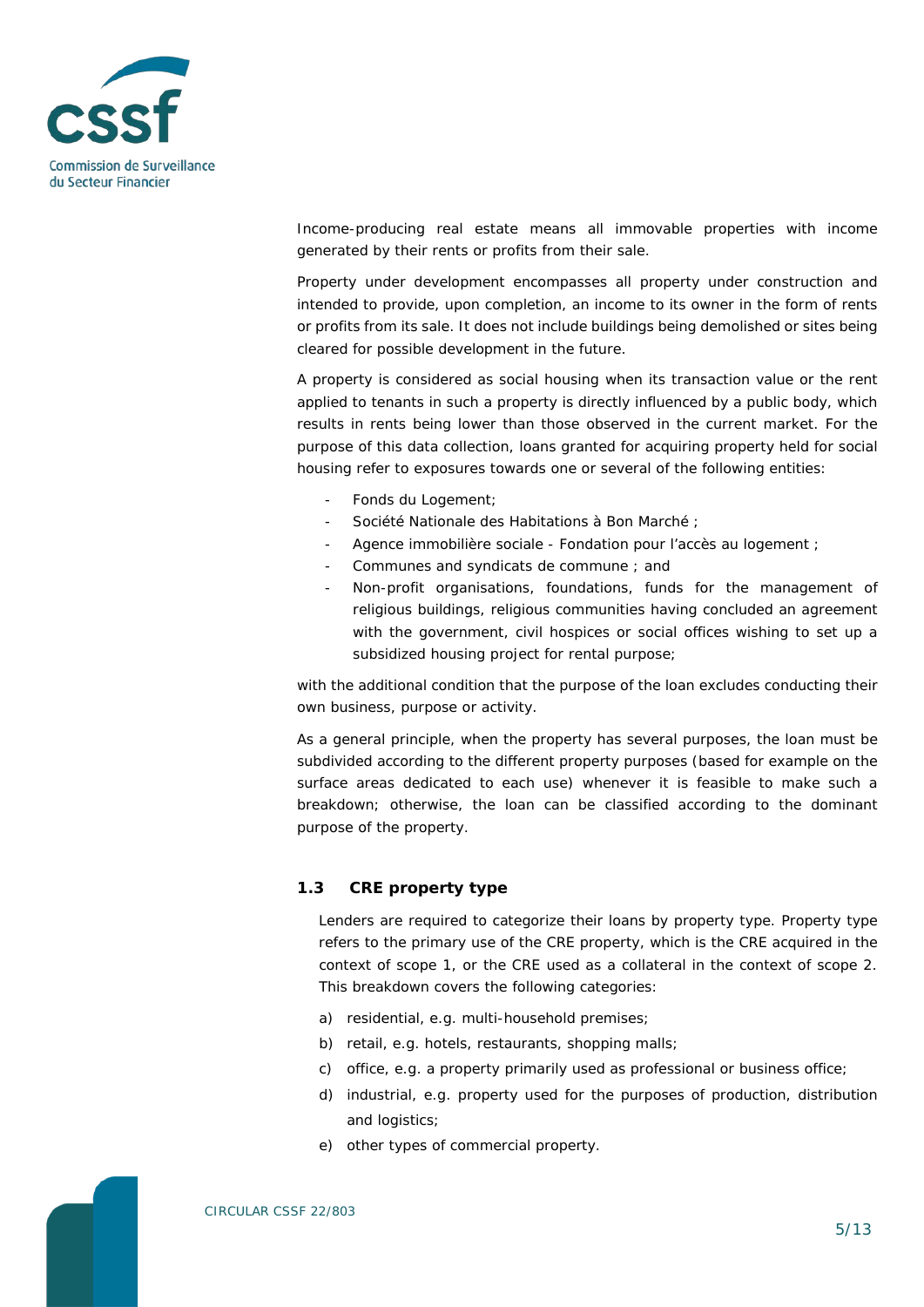

As a general principle,

- under scope 1, when the property is of a mixed type, the loan must be subdivided according to the different property types (based for example on the surface areas dedicated to each use) whenever it is feasible to make such breakdown; otherwise, the loan can be classified according to the dominant type of the property.
- under scope 2, when the collateral is of a mixed type or consists of several properties with different types, the collateralized loans should be subdivided into the different property types of the collateral (based for example on the surface areas dedicated to each use) whenever it is feasible to make such a breakdown; when such a subdivision is not feasible, the collateralized loans can be classified according to the dominant type of the collateral.

# **1.4 CRE property location**

Lenders should classify loans based on the location of the property. This property refers to the acquired property in the case of scope 1 and to the property used as a collateral in the case of scope 2. Three categories of location are considered:

- Domestic prime;
- Domestic non-prime; and
- Foreign.

A prime location is generally considered the best location in a particular market, which is also reflected in the rental yield (typically the lowest in the market). For office buildings, a prime location could be a central location in a major city (which includes, but is not limited to, the Central Business District (CBD) or Kirchberg in the case of Luxembourg). For retail buildings, a prime location may refer to a city centre with many pedestrians or a shopping mall. For logistics buildings, a prime location may refer to a location where the necessary infrastructure and services are in place, and which offers excellent access to transport networks (such as e.g. the Findel in the case of Luxembourg).

# **1.5 Type of loans**

Loans should be classified according to their amortization method. The two loans categories are:

- Amortizing loans;
- Non-amortizing loans.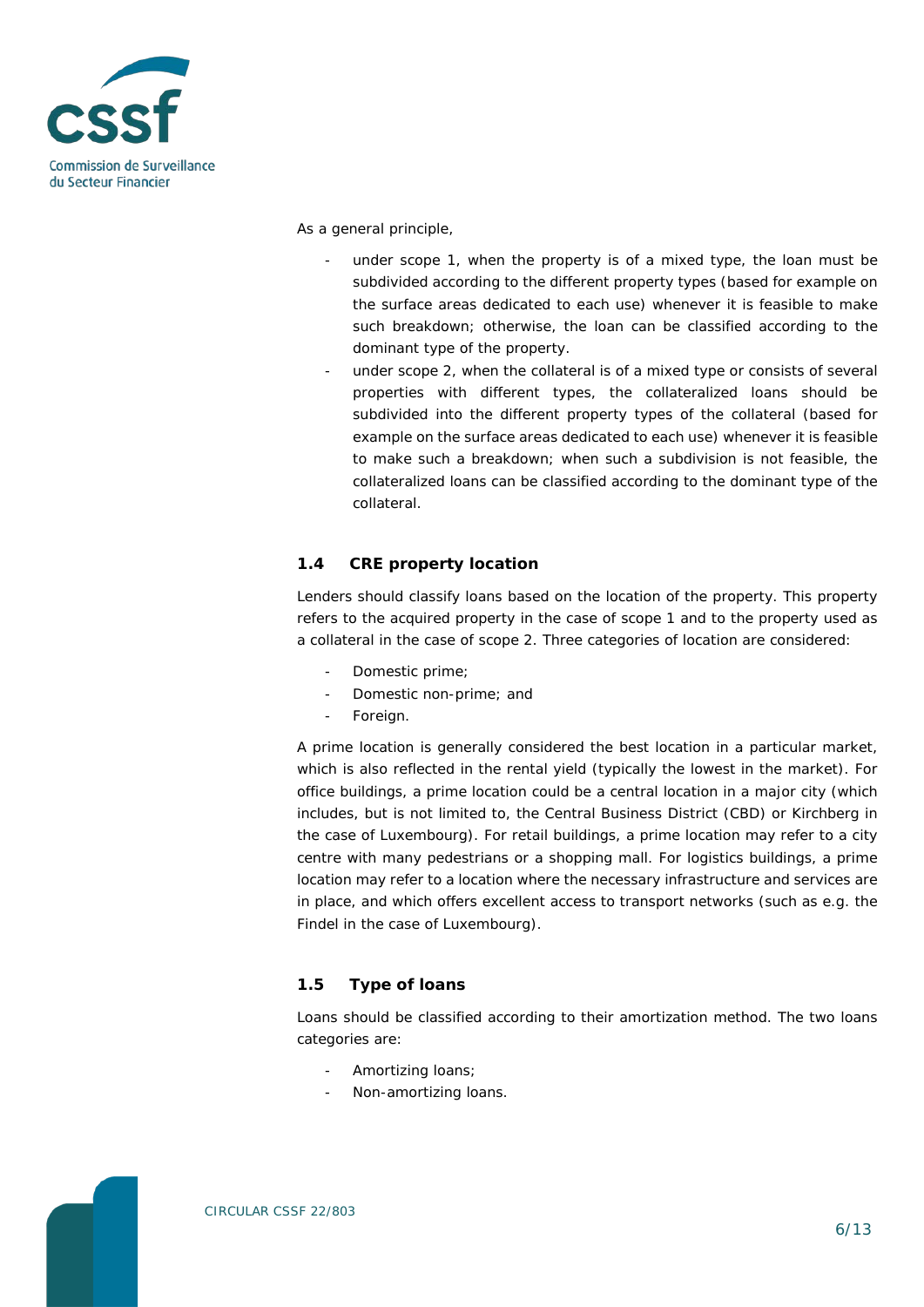

Amortizing loans are defined as loans that have contractual regular amortizing repayments over the lifetime of the loan that would result in total repayment by the date of maturity. Regular payments include an interest charge and a capital charge, while non-amortizing loans are any loans that do not fall into the category of amortizing loans, such as interest only loans or bullet loans, for instance.

# **1.6 Loan-to-value (LTV)**

#### 1.6.1 Loan-to-value ratio at origination (LTV-O)

The loan-to-value ratio at origination (LTV-O) means the sum of all loans or loan tranches secured by the borrower on the [collateralized] property at the moment of loan origination relative to the value of the [collateralized] property at the moment of loan origination. Given this definition, LTV is consistent with scope  $2<sup>1</sup>$  $2<sup>1</sup>$  $2<sup>1</sup>$ and is computed at the transaction level<sup>2</sup>.

$$
LTV - 0 = \frac{L}{V \text{ at origination}}
$$

For the purpose of the calculation, "L":

- Should include all loans or loan tranches secured by the borrower on the immovable property at the moment of origination irrespective of the purpose of the loan.
- Should be measured by the granted amount of each loan or tranche. The granted amount is the loan amount offered by the lender to the borrower as per contractual provisions and signed by the stakeholders concerned. Borrowers may have received one or more loan offers from different lenders but a contract becomes binding only upon signature by the borrower. The amount referred to in the signed contract should be reported by the lender as the granted loan amount.
- Should not be adjusted for the presence of other credit risk mitigants.
- Should not include costs and fees related to the loan.
- In case of several purposes, should be classified according to the dominant purpose of the property.
- Should not include loan subsidies.

<span id="page-6-1"></span><span id="page-6-0"></span>CIRCULAR CSSF 22/803

*<sup>1</sup> It should be noted however that in case where LTV is calculated for different CRE purposes (scope 1), the definition refers to the loans with a CRE purpose and a CRE collateral (the intersection of scopes 1 and 2).*

*<sup>2</sup> Transaction level means that LTV should be computed regardless of the number of collaterals used to cover*  the loan as opposed to the computation of an LTV at the collateral level. Hence, it is not expected to report *an LTV ratio for each collateral used, but one per transaction.*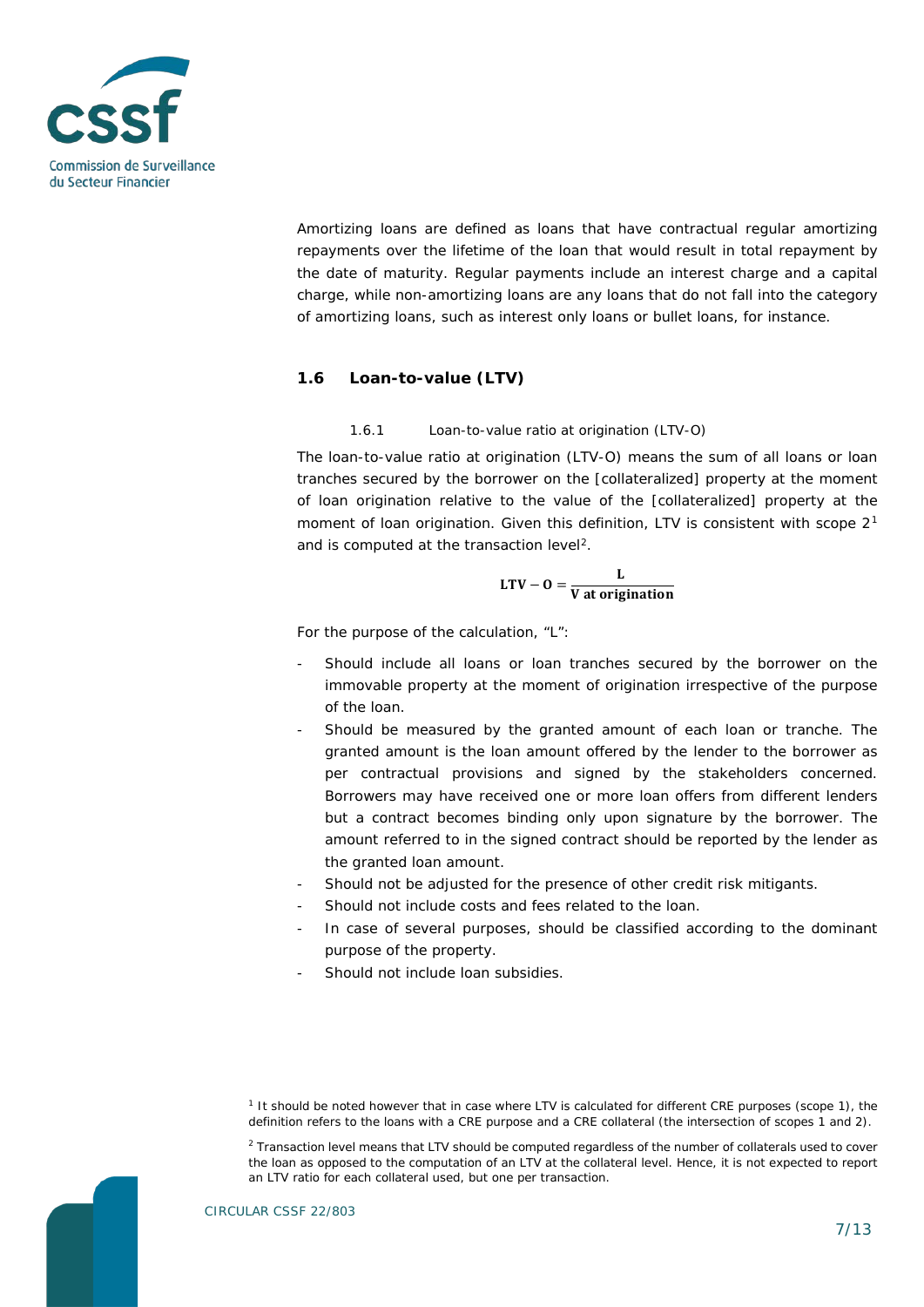

In case of a renovation loan being granted in addition to a loan for acquiring a commercial real estate property, only one LTV should be computed, with the L including both loan amounts.

For the purpose of the calculation, "V at origination":

- Should be computed on the basis of the value of the property (or set of properties) given as collateral.
- Should be computed on the basis of the property's (or set of properties) value(s) at origination, measured as the lower of:
	- o the transaction value, e.g. as registered in a notarial deed, and
	- o the value as assessed by an independent external or internal appraiser.

If only one value is available, this value should be used. It is not possible to use the mortgage value registered in a mortgage collateral register ("inscription hypothécaire") nor the mortgage promise value ("mandat hypothécaire") to obtain the value.

- Should be adjusted by the total amount of the outstanding loan, disbursed or not, that is secured through 'prior' liens on the property. In cases where one or several higher ranked mortgages exist on the property given as collateral, V is lowered by the mortgage value or the outstanding amount of a loan secured in first lien by this same property.
- Should not be computed as the 'long-term value' because the value at origination aims at capturing credit standards at origination.
- Should not be adjusted for the presence of other credit risk mitigants.
- Should not include costs and fees related to the CRE loan.

In the case of a loan for the renovation of a CRE property that is also used as the collateral of the transaction, the V at origination should be augmented by a fraction of the renovation costs with a range of 0% to 80% of their value as stated in the offer documents ("devis"). The lender should define internal policies to guide decisions on the fraction of renovation costs that will augment the value and follow them systematically.

In the case of a loan for the acquisition of land ("terrain") for the purpose of building a CRE property, land that is also used as the collateral of the transaction, the value of the land is augmented by an estimation of the construction costs based on the offer document/construction contract from the constructor. If, for any reason, the buyer/borrower cannot provide evidence on the estimation of future construction costs, the property value should be the price of the land. In the case of the acquisition of a CRE property under development, the property value is the selling price of the project as agreed in the notarial deed.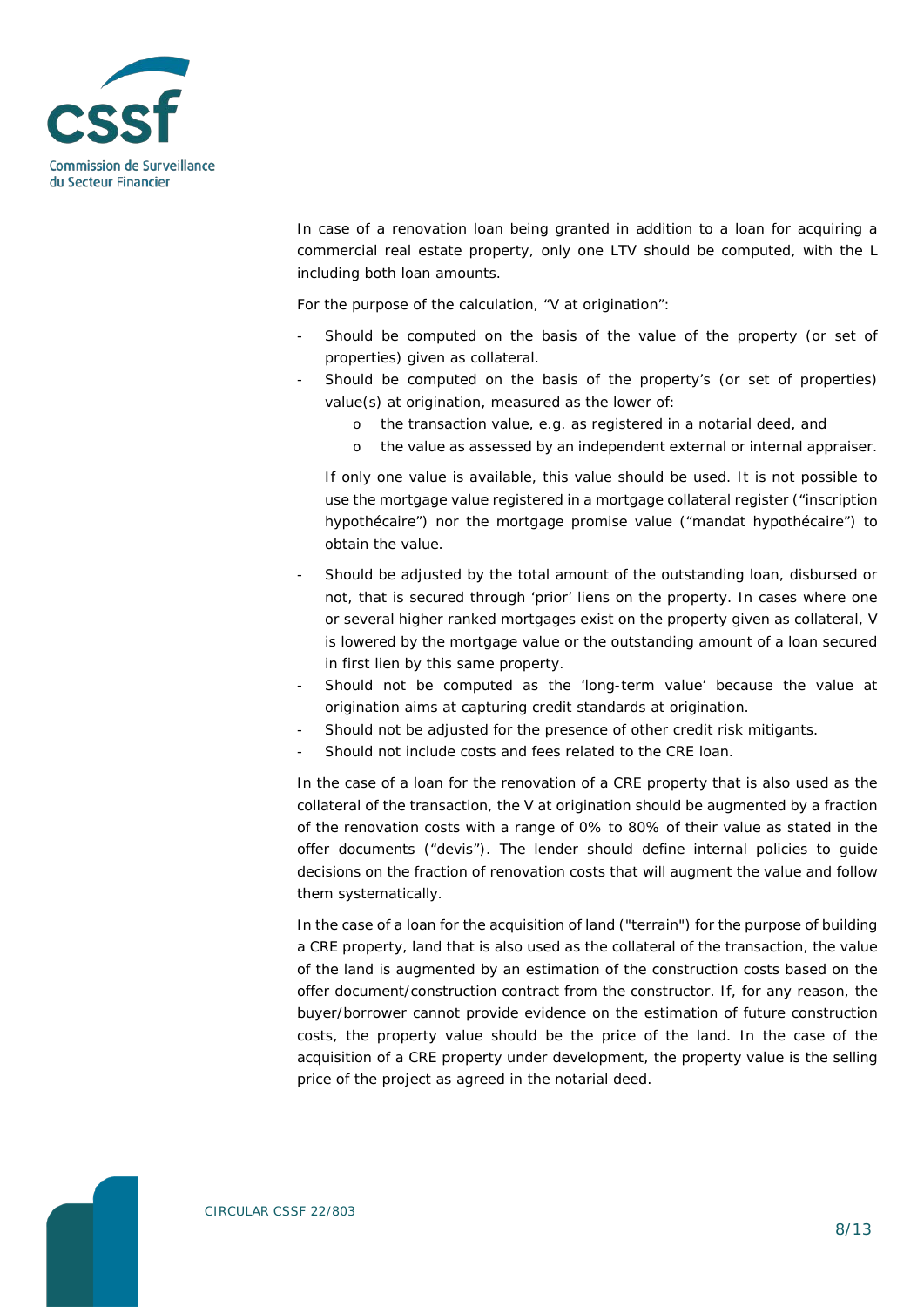

#### 1.6.2 Current loan-to-value ratio (LTV-C)

The current loan-to-value ratio (LTV-C) means the sum of all loans or loan tranches secured by the borrower on a [collateralized] property at the submission date relative to the current value of the [collateralized] property.

$$
LTV - C = \frac{LC}{V current}
$$

For the purpose of the calculation, "LC",

- Is measured as the outstanding amount of the loan(s) at the reporting date, taking into account capital reimbursements, loan restructurings, new capital disbursements, incurred interest, and, in the case of loans in foreign currencies, changes in the exchange rate.
- Should follow the same principles as described for LTV-O, when applicable.

For the purpose of the calculation, "V current",

- Should be monitored and reviewed in accordance with Article 208(3) CRR. Therefore, it should be assessed by an independent external or internal appraiser.

As specified in Article 208(3) CRR, collateral valuations should take place at least once a year for commercial immovable property, while more frequent valuations are carried out if the market has been subject to significant negative changes and/or if there have been signs of a significant decline in the value of the individual collateral.

Should follow the same principles as described for LTV-O, when applicable.

# **1.7 Interest coverage ratio (ICR)**

The interest coverage ratio (ICR) means the gross annual rental income (i.e. before operational expenses and taxes) accruing from a CRE property or set of properties relative to the annual interest cost of the loan; the ratio can refer to its value at loan origination or its current value.

$$
ICR = \frac{\text{gross annual rental income}}{\text{Annual interest costs}}
$$

For the purposes of calculating ICR:

- The "gross annual rental income" includes the annual rental income accruing from renting property to tenants, before taxes and any operational expenses to maintain the property's value and – in the case of cashflow – adjusted for other costs and benefits directly connected with the use of the property.
- The "annual interest costs" are annual interest costs associated with the loan.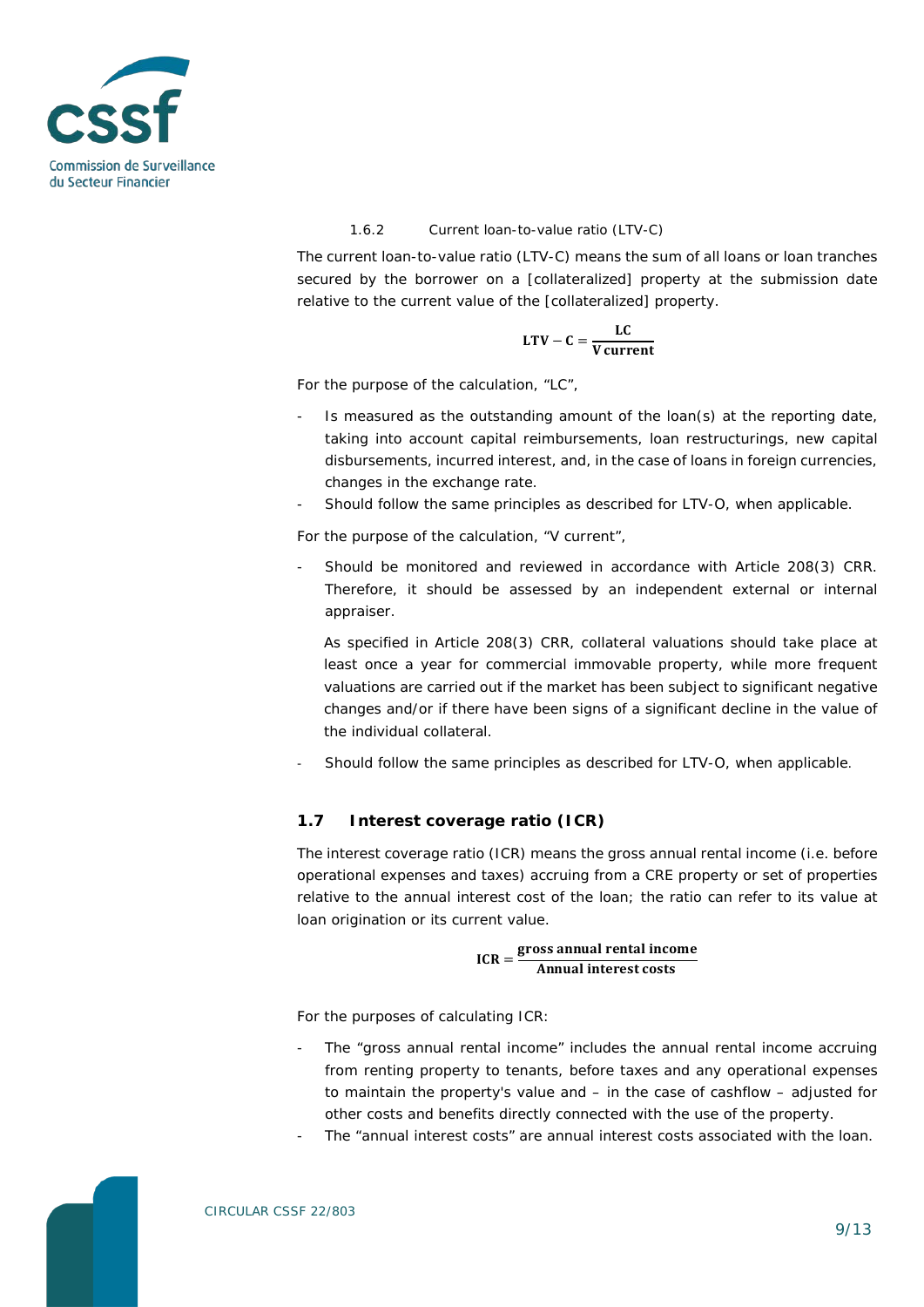

The ICR's purpose is to measure the extent to which the income generated by a property is sufficient to pay for the interest expenses incurred by a borrower to purchase that property. Given this definition, ICR is consistent with scope 1 and should therefore be calculated at the property level.

# **1.8 Debt service coverage ratio (DSCR)**

The debt service coverage ratio (DSCR) means the gross annual rental income generated by a CRE property that is at least partially financed by debt, before taxes and any operational expenses to maintain the property's value, relative to the annual debt service on the loan; the ratio can refer to its value at loan origination or its current value.

$$
DSCR = \frac{gross \, annual \,ental \, income}{Annual \, debt \, service}
$$

For the purpose of calculating DSCR:

- The "gross annual rental income" includes the annual rental income accruing from renting property to tenants, before taxes and any operational expenses to maintain the property's value and – in the case of cashflow – adjusted for other costs and benefits directly connected with the use of the property.
- The "annual debt service" is the annual debt service associated with the loan.

The DSCR's purpose is to assess the weight of the overall debt burden that a property generates for a borrower. Hence, the denominator includes not only interest expenses, but also loan amortisation, i.e. principal repayments. Given this definition, DSCR is consistent with scope 1 and should therefore be calculated at the property level.

# **2. Reporting process**

This section describes the procedure for the submission of the template.

# **2.1 Accessing the template**

The template can be found on the CSSF website under "credit institution – prudential reporting for credit institution – Ad hoc reports (see [link\)](https://www.cssf.lu/en/prudential-reporting-credit-institutions/#ad-hoc-reports)"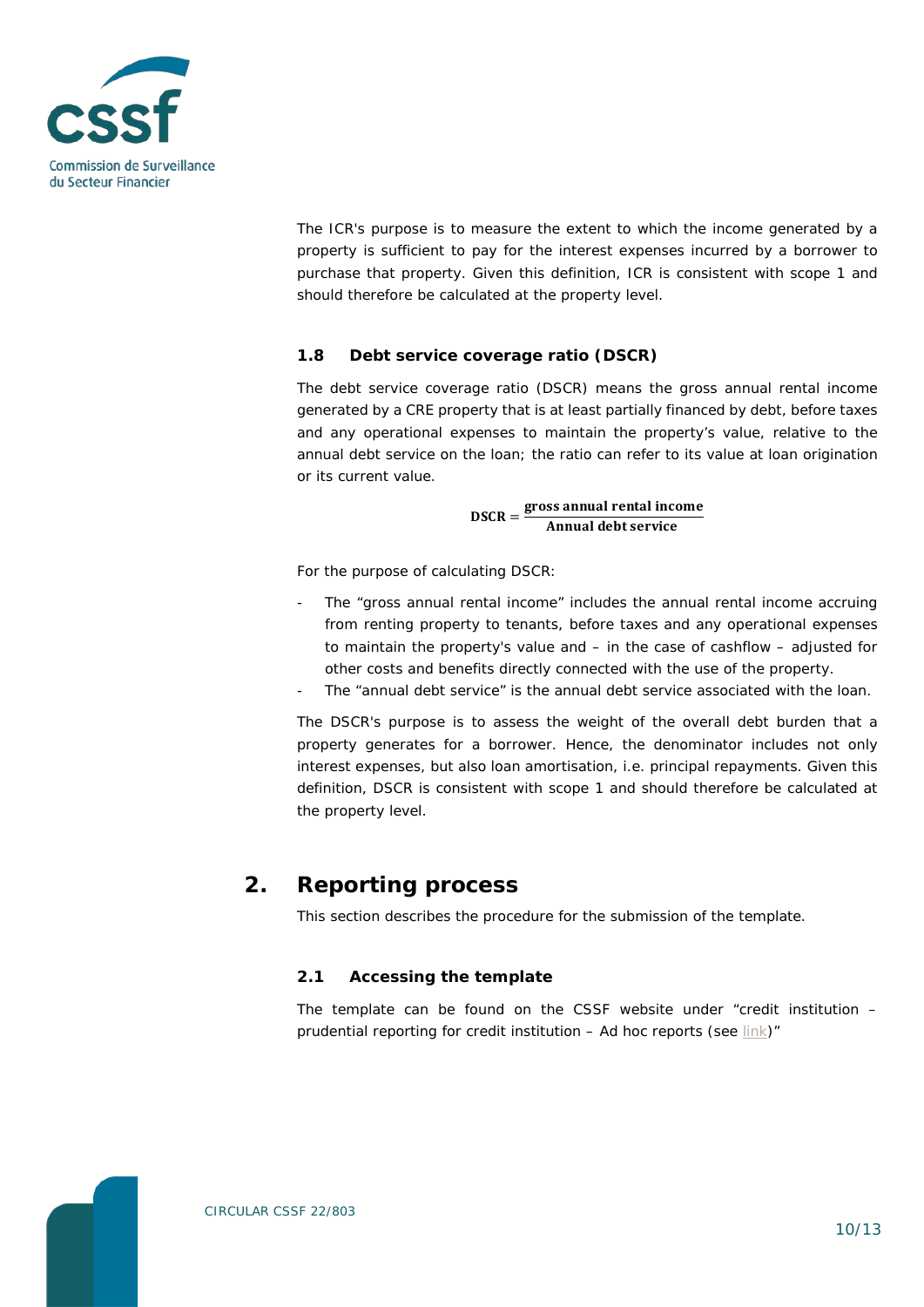

# **2.2 Reporting threshold**

Blank reports should be submitted in year Y if the amount reported in FINREP Table 18, row 0140, column 010 (*gross carrying amount for loans and advances to nonfinancial corporations, of which: Loans collateralised by commercial immovable property*), did not exceed EUR 250 million at the 31 December of year Y-1.

# **2.3 Frequency**

The data should be submitted semi-annually to the CSSF, in April and October of each year.

On the **15 April of a given year**, the template should include:

- All the new exposures that were issued between 1 July and 31 December of the previous year;
- All outstanding exposures up until 31 December of the previous year.

On the **15 October of a given year**, the template should include:

- All the new exposures between 1 January and 30 June of the same year;
- All outstanding exposures up until 30 June of the same year.

#### **2.4 Standards for transmission**

The filled-in template must be submitted to the CSSF at the defined submission date through one of the currently accepted transmission channels E-file or SOFiE. The template should be named as follows:

#### **ESPREP-ENNNN-YYYY-MM-CRE**

Where

- ESP is the reporting type standing for special enquiries
- REP is the direction standing for Report
- E is the entity type, e.g. B for Banks
- NNNN is the identification number of the bank, i.e. 0001...9999
- YYYY is the cut-off year of the data (reporting reference period)
- MM is the cut-off month of the data (reporting reference period)
- CRE is the table reference.

For further specification on the CSSF's naming conventions, please refer to information published on the CSSF website.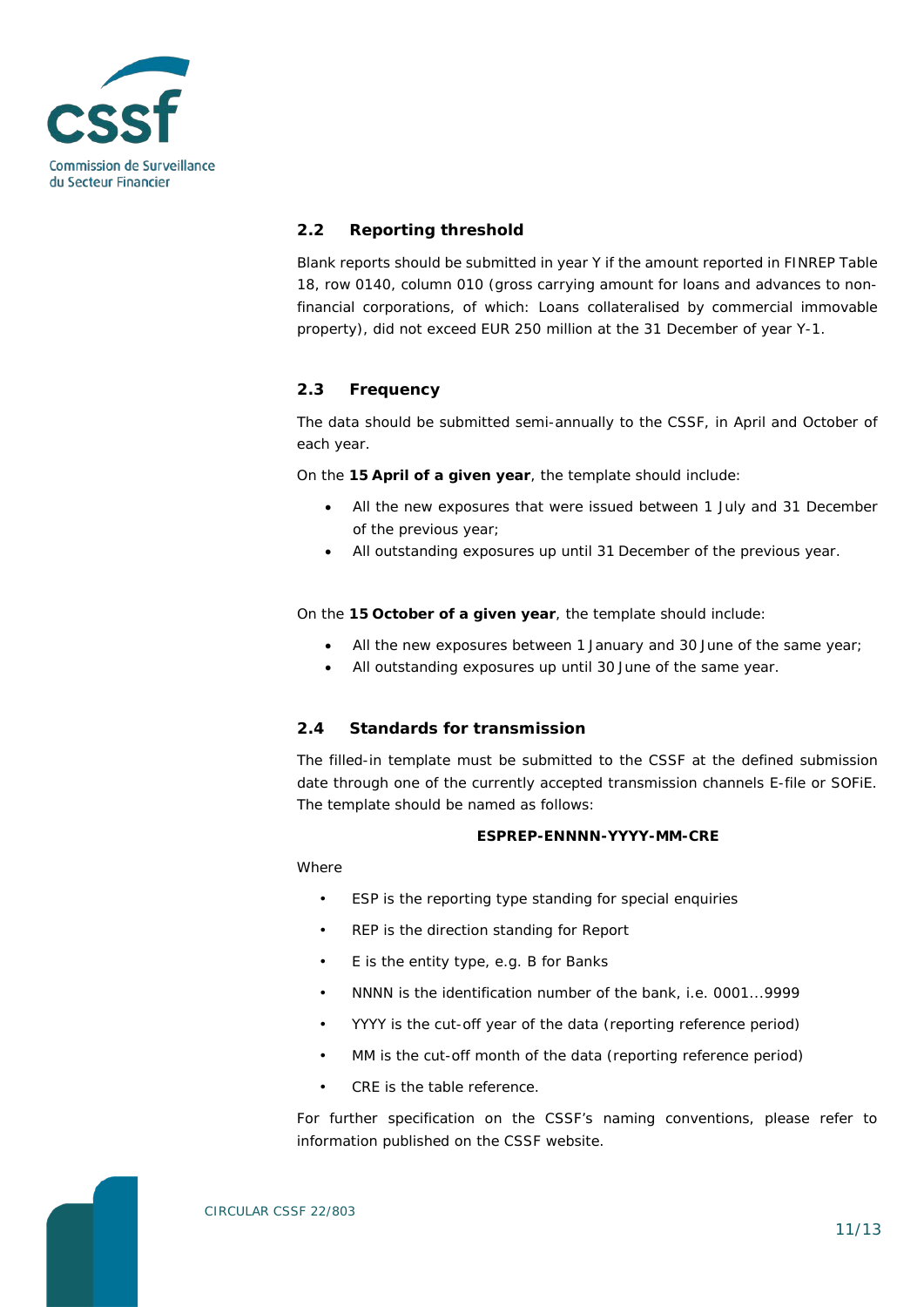

# **3. Contact**

For any questions regarding this circular, please contact the macroprudential division of the CSSF (email: [macropru@cssf.lu\)](mailto:macropru@cssf.lu).

This circular is applicable as of its publication date.

Yours faithfully,

**Claude WAMPACH** Director

**Marco ZWICK** Director

**Jean-Pierre FABER** Director

**Françoise KAUTHEN** Director

**Claude MARX** Director General